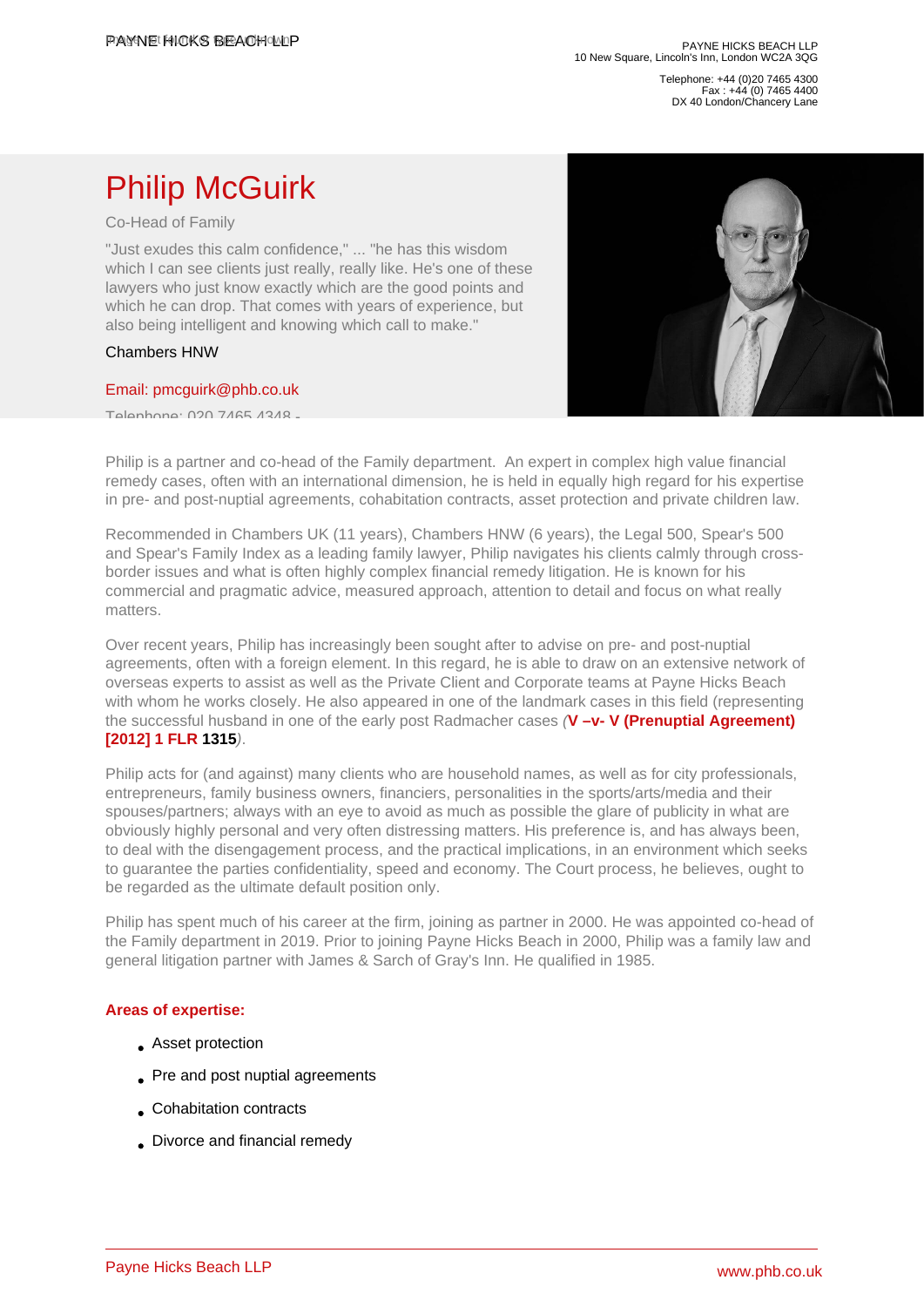- Children arrangements
- Children disputes, including schedule 1 and section 8 CA 1989 applications
- International and cross-border family litigation

## Cases of interest include:

- Rothschild-v-De Souza [2020] EWCA Civ 1215 (needs/conduct/costs)
- MB-v-EB (No.2) [2019] EWHC 3676 (Fam) (financial remedies: final hearing -' needs' and the Court's approach to FPR2010 PD28A paragraph 4.4)
- MB-v-EB [2019] EWHC 1649 (Fam) (financial remedies: preliminary issues)
- SR-v-RS [2014] EWHC 4305 (Fam) (open offer/costs consequences)
- MA-H -v- ZS [2012] EWHC 3271 (Fam) (Part III MFPA 1984 claim following Saudi Arabian divorce (talaq) [see H -v- S below]. Decision of Baron J).
- H -v- S (Recognition of Overseas Divorce) [2011] EWHC B23 (Fam) (recognition under s.46(1) FLA 1986 of a Saudi Arabian divorce (talaq) for the purposes of English divorce and connected proceedings).
- V -v- V (Prenuptial Agreement) [2011] EWHC 3230 (Fam) (treatment of pre-nuptial agreement in the Court's discretionary exercise post Granatino; notably, Charles J.'s view that Granatino "effectively adds another rationale or principled approach to the reasoning to be applied in the judgmental or balancing exercise demanded by the statutory test, namely that weight should be given to autonomy").
- B -v- B (Ancillary Relief) [2010] 2 FLR 887 (Jersey trust case : principal question, the extent, if at all, assets held in Jersey Trust - in two sub funds - "financial resources" within the meaning of s 25 of the Act).
- Judge -v- Judge [2009] 1 FLR 1287 CA (Mistake / (alleged) non-disclosure case. Potential liability estimated and left with H (range, nil to £14.5 million) Crystallised liability much smaller. Whether W could set aside Order on basis of mistake / non-disclosure).
- Corbett -v- Corbett [2003] 2 FLR 385 CA (Enforcement / Judgment Summons).
- Attar -v- Attar (No's 1 & 2) [1985] FD 649 & 653 (short marriage case: 6 months marriage / 6 weeks cohabitation; H Saudi Arabian multi millionaire; enormous disparity in wealth; computation of rehabilitative lump sum).

## Recommendations and awards:

Chambers UK recommends Philip a leading family lawyer. "A highly astute, commercially minded solicitor who never misses a point," say sources, who add: "he's a very good choice for the high net worth client with a business background." "Universally respected for his intelligent and measured approach to family law, he has a keen eye for what really matters in a case," reports one interviewee. Philip is noted for his expertise in both matrimonial finance and private children law matters, as well as his handling of pre and post nuptial and cohabitation agreements. He focuses on financial remedy work and frequently acts on matters involving cross-border complications. According to impressed interviewees, Philip is "very knowledgeable" and "thoroughly level-headed". "The 'excellent' Philip McGuirk really fights his client's corner and is pleasant to deal with."

Chambers HNW writes that Philip is "tremendously clever…he is a good lawyer and a good person… he has an encyclopaedic knowledge of the law". An interviewee comments that, "I wouldn't hesitate to recommend him for a complicated, big-money case. "Sources say he is "calm and measured" and has